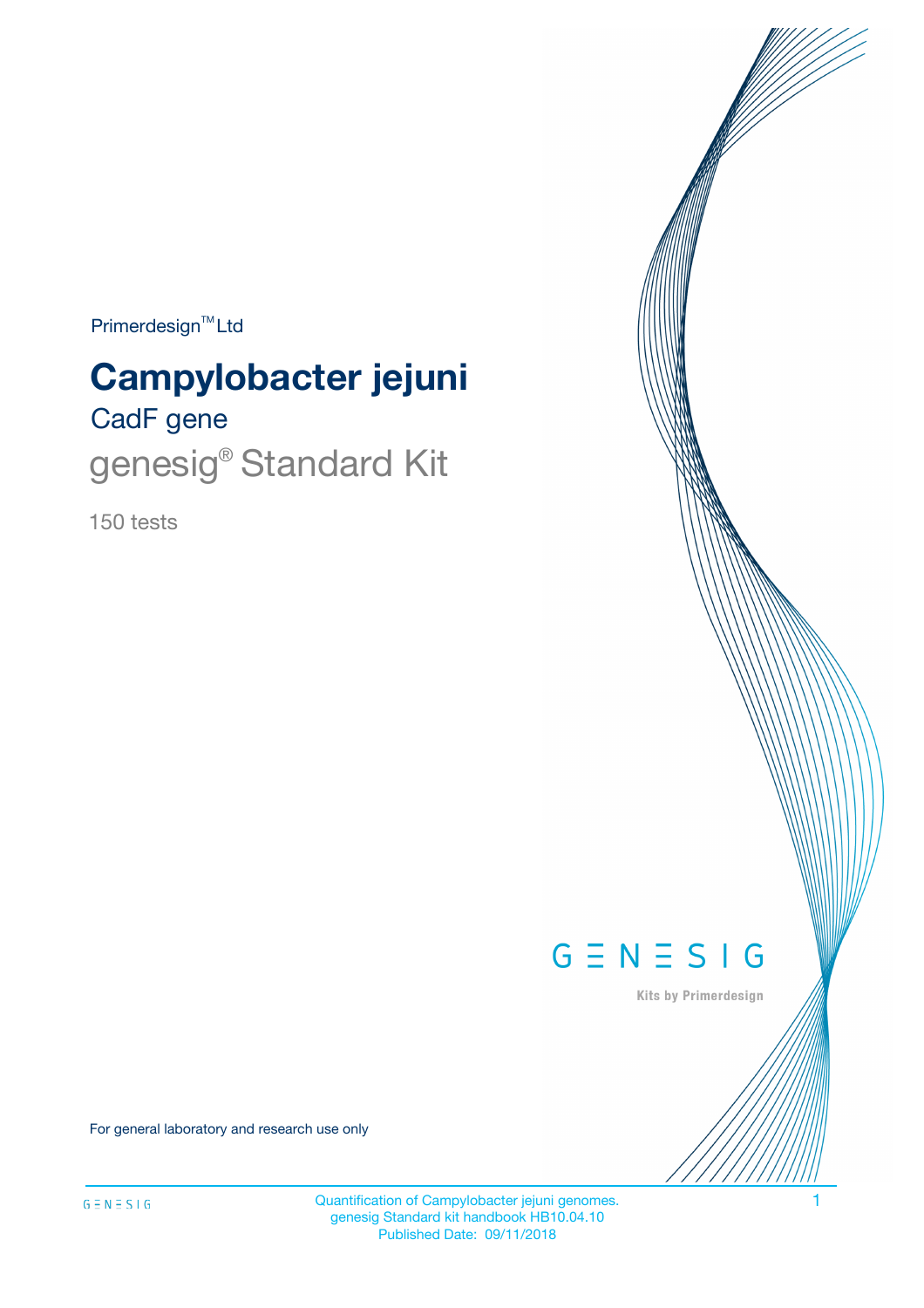### Introduction to Campylobacter jejuni

The genus Campylobacter are Gram-negative, spiral, microaerophilic bacteria. Motile, with either uni- or bi-polar flagella, the organisms have a somewhat curved, rod-like appearance, and are oxidase-positive. Campylobacter jejuni is now recognised as one of the main causes of bacterial foodborne disease in many developed countries. At least a dozen species of Campylobacter have been implicated in human disease, with C. jejuni and C. coli the most common.

Campylobacteriosis is an infection by campylobacter. The common routes of transmission are fecal-oral, person-to-person sexual contact, ingestion of contaminated food or water. It produces an inflammatory, sometimes bloody, diarrhea, periodontitis or dysentery syndrome, mostly including cramps, fever and pain. The infection is usually self-limiting and in most cases, symptomatic treatment by reposition of liquid and electrolyte replacement is enough in human infections. The use of antibiotics, on the other hand, is controversial.

This is most commonly caused by C. jejuni, a spiral and comma shaped bacterium normally found in cattle, swine, and birds, where it is non-pathogenic. But the illness can also be caused by C. coli (also found in cattle, swine, and birds)

One cause of the effects of campylobacteriosis is tissue injury in the gut. The sites of tissue injury include the jejunum, the ileum, and the colon. C jejuni appears to achieve this by invading and destroying epithelial cells.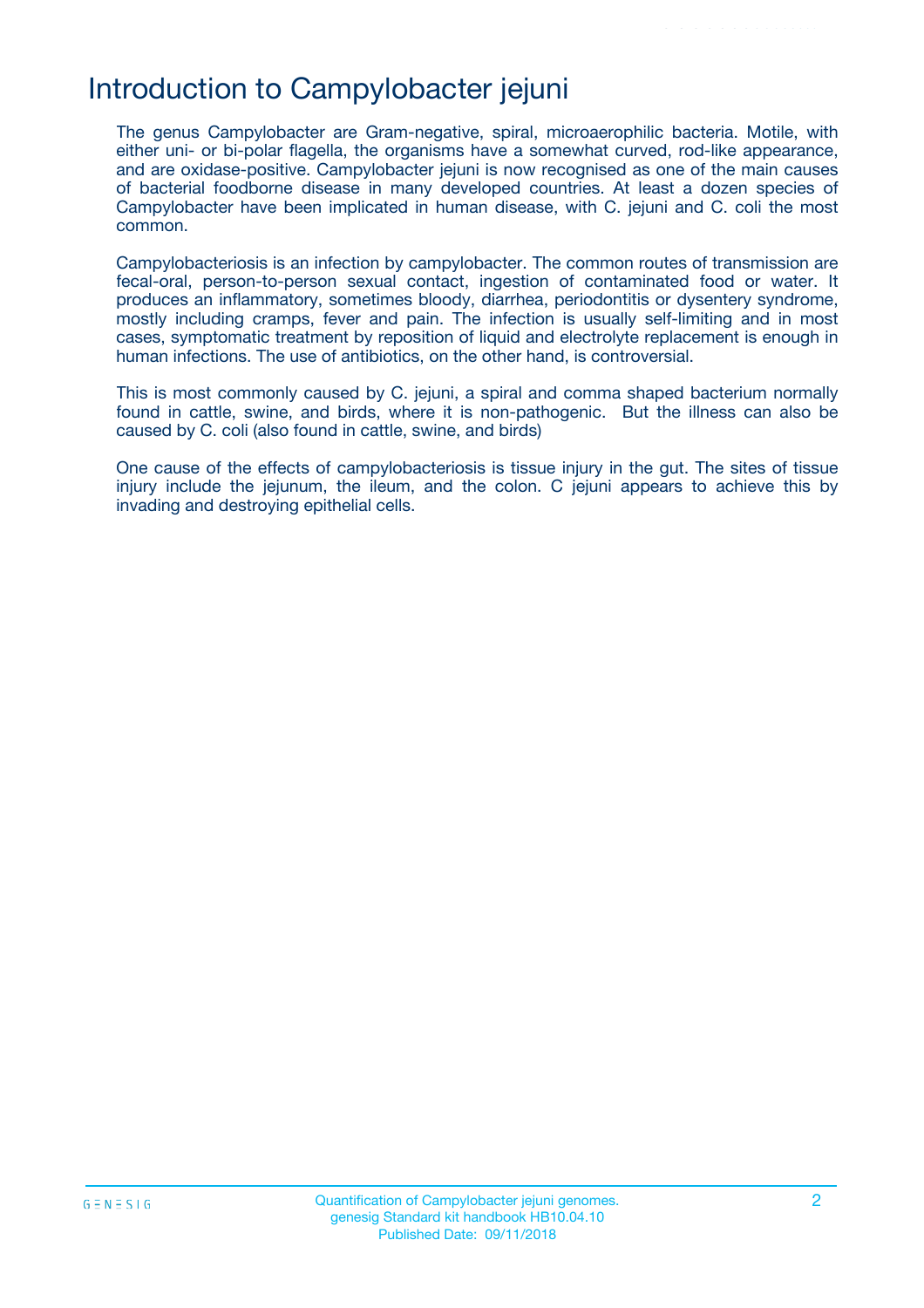

The Primerdesign genesig Kit for Campylobacter jejuni (C.jejuni) genomes is designed for the in vitro quantification of C.jejuni genomes. The kit is designed to have a broad detection profile. Specifically, the primers represent 100% homology with over 95% of the NCBI database reference sequences available at the time of design.

The dynamics of genetic variation means that new sequence information may become available after the initial design. Primerdesign periodically reviews the detection profiles of our kits and when required releases new versions.

The primers have 100% homology with over 95% of reference sequences contained in the NCBI database.

Accession number of detect C.jejuni strains CP000814.1, AL111168.1, CP000025.1, AF104303.1, CP000538.1, CP000768.1, AF104302.1,

If you require further information, or have a specific question about the detection profile of this kit then please send an e.mail to enquiry@primerdesign.co.uk and our bioinformatics team will answer your question.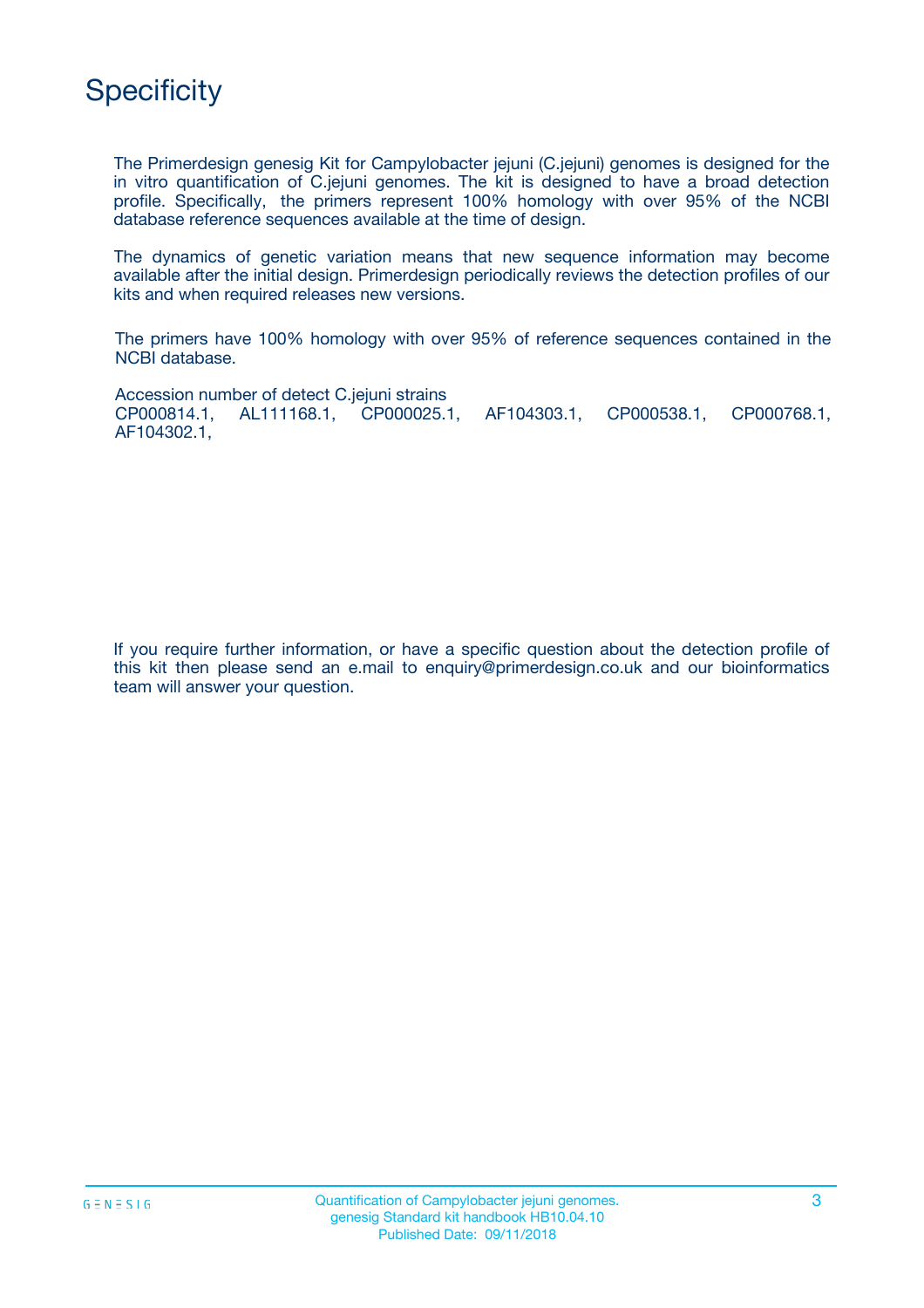## Kit contents

- **C.jejuni specific primer/probe mix (150 reactions BROWN)** FAM labelled
- **C.jejuni positive control template (for Standard curve RED)**
- **RNase/DNase free water (WHITE)** for resuspension of primer/probe mixes
- **Template preparation buffer (YELLOW)** for resuspension of positive control template and standard curve preparation

## Reagents and equipment to be supplied by the user

#### **Real-time PCR Instrument**

#### **Extraction kit**

This kit is recommended for use with genesig Easy DNA/RNA extraction kit. However, it is designed to work well with all processes that yield high quality RNA and DNA with minimal PCR inhibitors.

#### **oasig**TM **lyophilised or Precision**®**PLUS 2X qPCR Master Mix**

This kit is intended for use with oasig or PrecisionPLUS2X qPCR Master Mix.

**Pipettors and Tips**

**Vortex and centrifuge**

**Thin walled 1.5 ml PCR reaction tubes**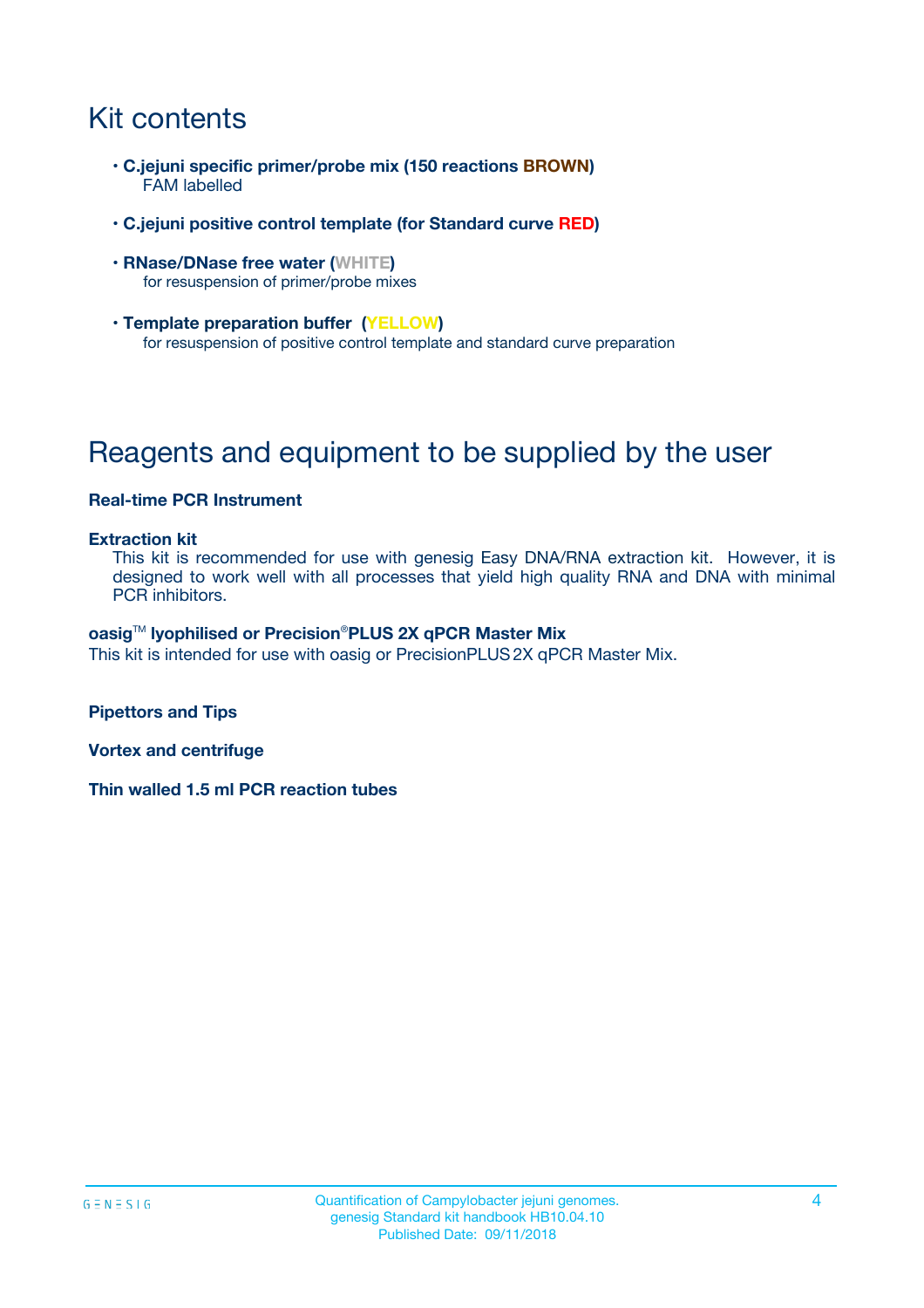### Kit storage and stability

This kit is stable at room temperature but should be stored at -20ºC on arrival. Once the lyophilised components have been resuspended they should not be exposed to temperatures above -20°C for longer than 30 minutes at a time and unnecessary repeated freeze/thawing should be avoided. The kit is stable for six months from the date of resuspension under these circumstances.

If a standard curve dilution series is prepared this can be stored frozen for an extended period. If you see any degradation in this serial dilution a fresh standard curve can be prepared from the positive control.

Primerdesign does not recommend using the kit after the expiry date stated on the pack.

### Suitable sample material

All kinds of sample material suited for PCR amplification can be used. Please ensure the samples are suitable in terms of purity, concentration, and DNA integrity. Always run at least one negative control with the samples. To prepare a negative-control, replace the template DNA sample with RNase/DNase free water.

### Dynamic range of test

Under optimal PCR conditions genesig C.jejuni detection kits have very high priming efficiencies of >95% and can detect less than 100 copies of target template.

### Notices and disclaimers

This product is developed, designed and sold for research purposes only. It is not intended for human diagnostic or drug purposes or to be administered to humans unless clearly expressed for that purpose by the Food and Drug Administration in the USA or the appropriate regulatory authorities in the country of use. During the warranty period Primerdesign genesig detection kits allow precise and reproducible data recovery combined with excellent sensitivity. For data obtained by violation to the general GLP guidelines and the manufacturer's recommendations the right to claim under guarantee is expired. PCR is a proprietary technology covered by several US and foreign patents. These patents are owned by Roche Molecular Systems Inc. and have been sub-licensed by PE Corporation in certain fields. Depending on your specific application you may need a license from Roche or PE to practice PCR. Additional information on purchasing licenses to practice the PCR process may be obtained by contacting the Director of Licensing at Roche Molecular Systems, 1145 Atlantic Avenue, Alameda, CA 94501 or Applied Biosystems business group of the Applera Corporation, 850 Lincoln Centre Drive, Foster City, CA 94404. In addition, the 5' nuclease assay and other homogeneous amplification methods used in connection with the PCR process may be covered by U.S. Patents 5,210,015 and 5,487,972, owned by Roche Molecular Systems, Inc, and by U.S. Patent 5,538,848, owned by The Perkin-Elmer Corporation.

### Trademarks

Primerdesign™ is a trademark of Primerdesign Ltd.

genesig $^\circledR$  is a registered trademark of Primerdesign Ltd.

The PCR process is covered by US Patents 4,683,195, and 4,683,202 and foreign equivalents owned by Hoffmann-La Roche AG. BI, ABI PRISM® GeneAmp® and MicroAmp® are registered trademarks of the Applera Genomics (Applied Biosystems Corporation). BIOMEK® is a registered trademark of Beckman Instruments, Inc.; iCycler™ is a registered trademark of Bio-Rad Laboratories, Rotor-Gene is a trademark of Corbett Research. LightCycler™ is a registered trademark of the Idaho Technology Inc. GeneAmp®, TaqMan® and AmpliTaqGold® are registered trademarks of Roche Molecular Systems, Inc., The purchase of the Primerdesign reagents cannot be construed as an authorization or implicit license to practice PCR under any patents held by Hoffmann-LaRoche Inc.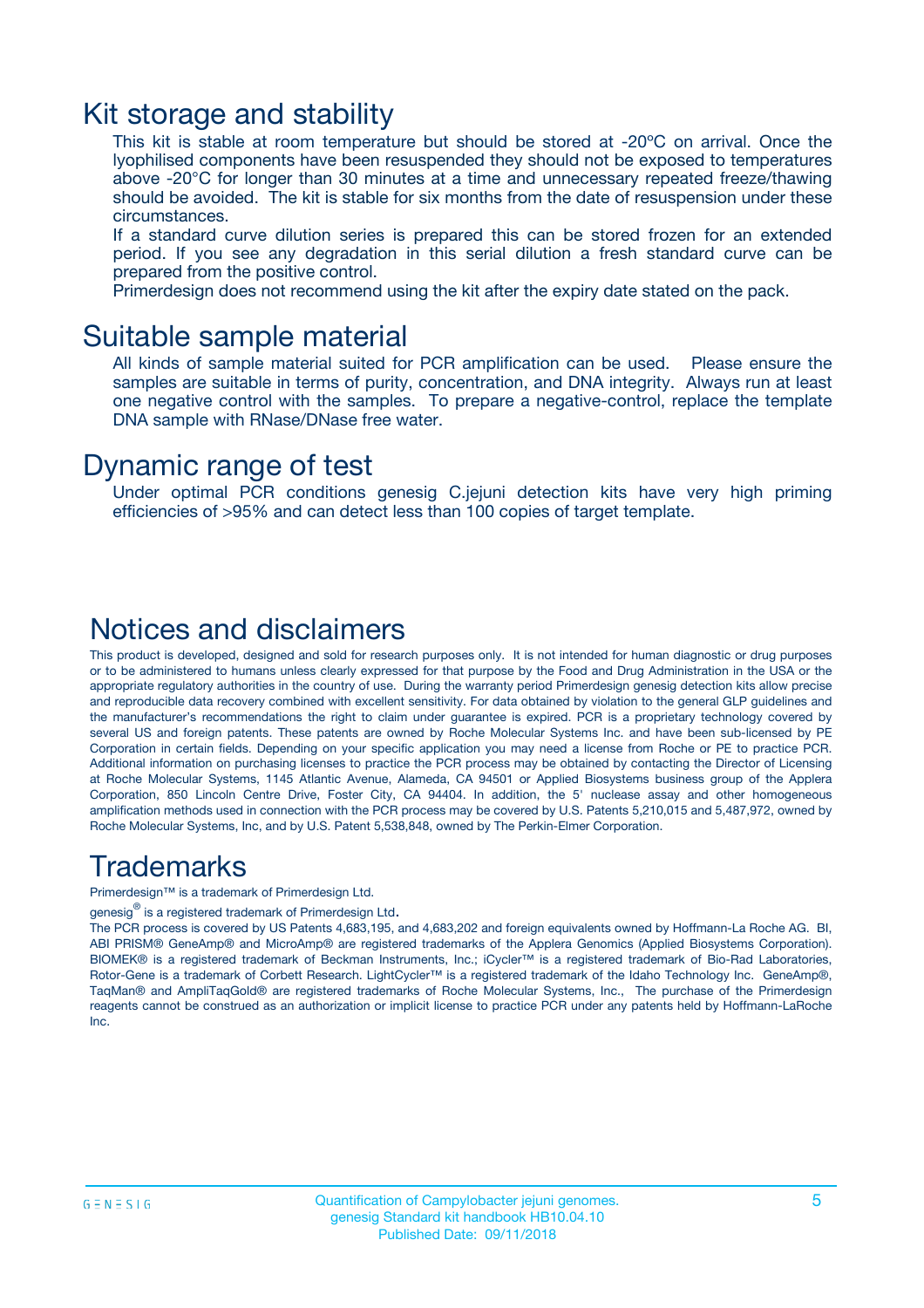### Principles of the test

#### **Real-time PCR**

A C.jejuni specific primer and probe mix is provided and this can be detected through the FAM channel.

The primer and probe mix provided exploits the so-called TaqMan® principle. During PCR amplification, forward and reverse primers hybridize to the C.jejuni DNA. A fluorogenic probe is included in the same reaction mixture which consists of a DNA probe labeled with a 5`-dye and a 3`-quencher. During PCR amplification, the probe is cleaved and the reporter dye and quencher are separated. The resulting increase in fluorescence can be detected on a range of qPCR platforms.

#### **Positive control**

For copy number determination and as a positive control for the PCR set up, the kit contains a positive control template. This can be used to generate a standard curve of C.jejuni copy number / Cq value. Alternatively the positive control can be used at a single dilution where full quantitative analysis of the samples is not required. Each time the kit is used, at least one positive control reaction must be included in the run. A positive result indicates that the primers and probes for detecting the target C.jejuni gene worked properly in that particular experimental scenario. If a negative result is obtained the test results are invalid and must be repeated. Care should be taken to ensure that the positive control does not contaminate any other kit component which would lead to false-positive results. This can be achieved by handling this component in a Post PCR environment. Care should also be taken to avoid cross-contamination of other samples when adding the positive control to the run. This can be avoided by sealing all other samples and negative controls before pipetting the positive control into the positive control well.

#### **Negative control**

To validate any positive findings a negative control reaction should be included every time the kit is used. For this reaction the RNase/DNase free water should be used instead of template. A negative result indicates that the reagents have not become contaminated while setting up the run.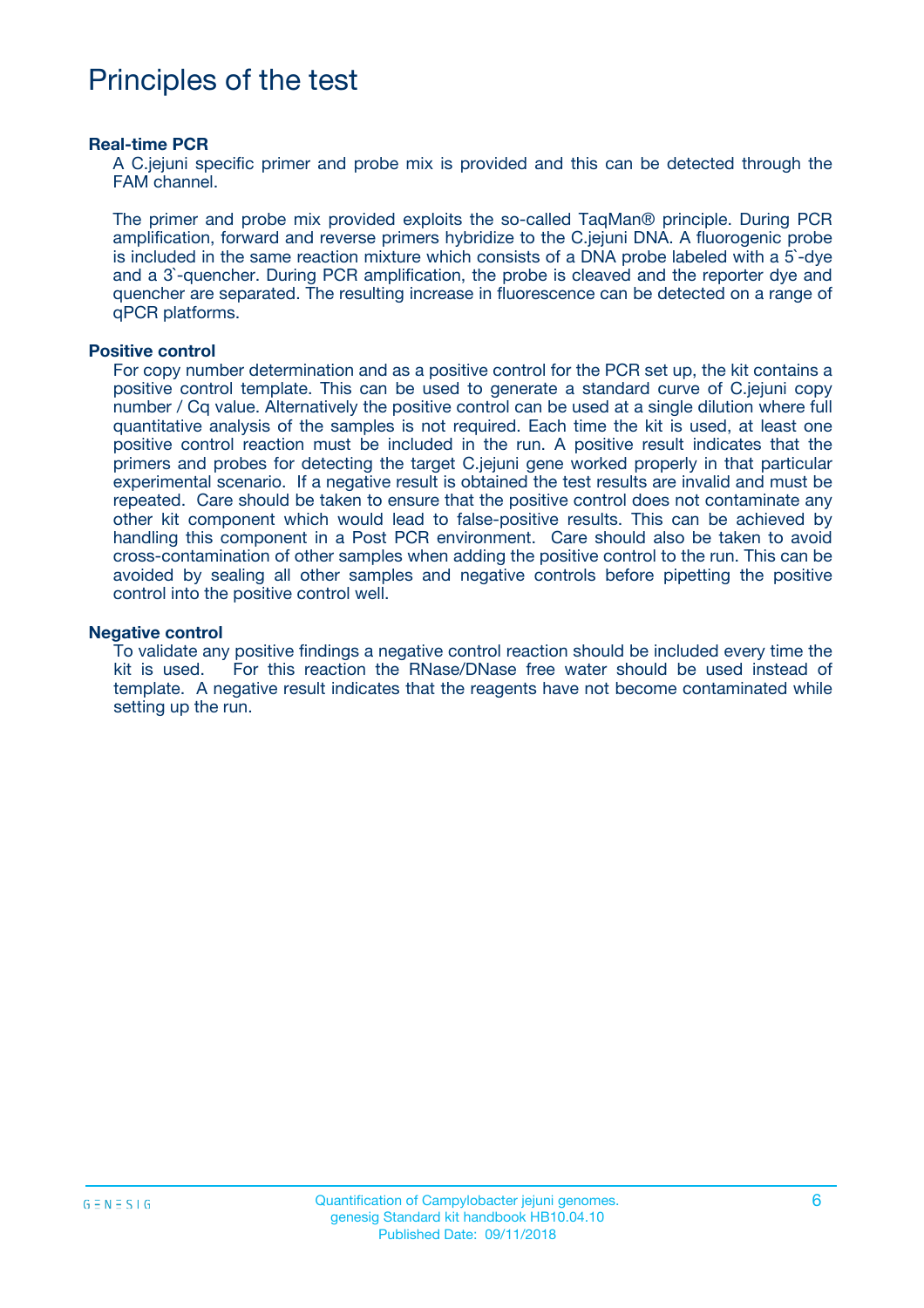### Resuspension protocol

To minimize the risk of contamination with foreign DNA, we recommend that all pipetting be performed in a PCR clean environment. Ideally this would be a designated PCR lab or PCR cabinet. Filter tips are recommended for all pipetting steps.

#### **1. Pulse-spin each tube in a centrifuge before opening.**

This will ensure lyophilised primer and probe mix is in the base of the tube and is not spilt upon opening the tube.

**2. Resuspend the kit components in the RNase/DNase free water supplied, according to the table below.**

To ensure complete resuspension, vortex each tube thoroughly.

| Component - resuspend in water    | Volume      |
|-----------------------------------|-------------|
| <b>Pre-PCR pack</b>               |             |
| C.jejuni primer/probe mix (BROWN) | $165$ $\mu$ |

#### **3. Resuspend the positive control template in the template preparation buffer supplied, according to the table below:**

To ensure complete resuspension, vortex the tube thoroughly.

| Component - resuspend in template preparation buffer | lVolume' |
|------------------------------------------------------|----------|
| <b>Post-PCR heat-sealed foil</b>                     |          |
| C.jejuni Positive Control Template (RED) *           | 500 µl   |

\* This component contains high copy number template and is a VERY significant contamination risk. It must be opened and handled in a separate laboratory environment, away from the other components.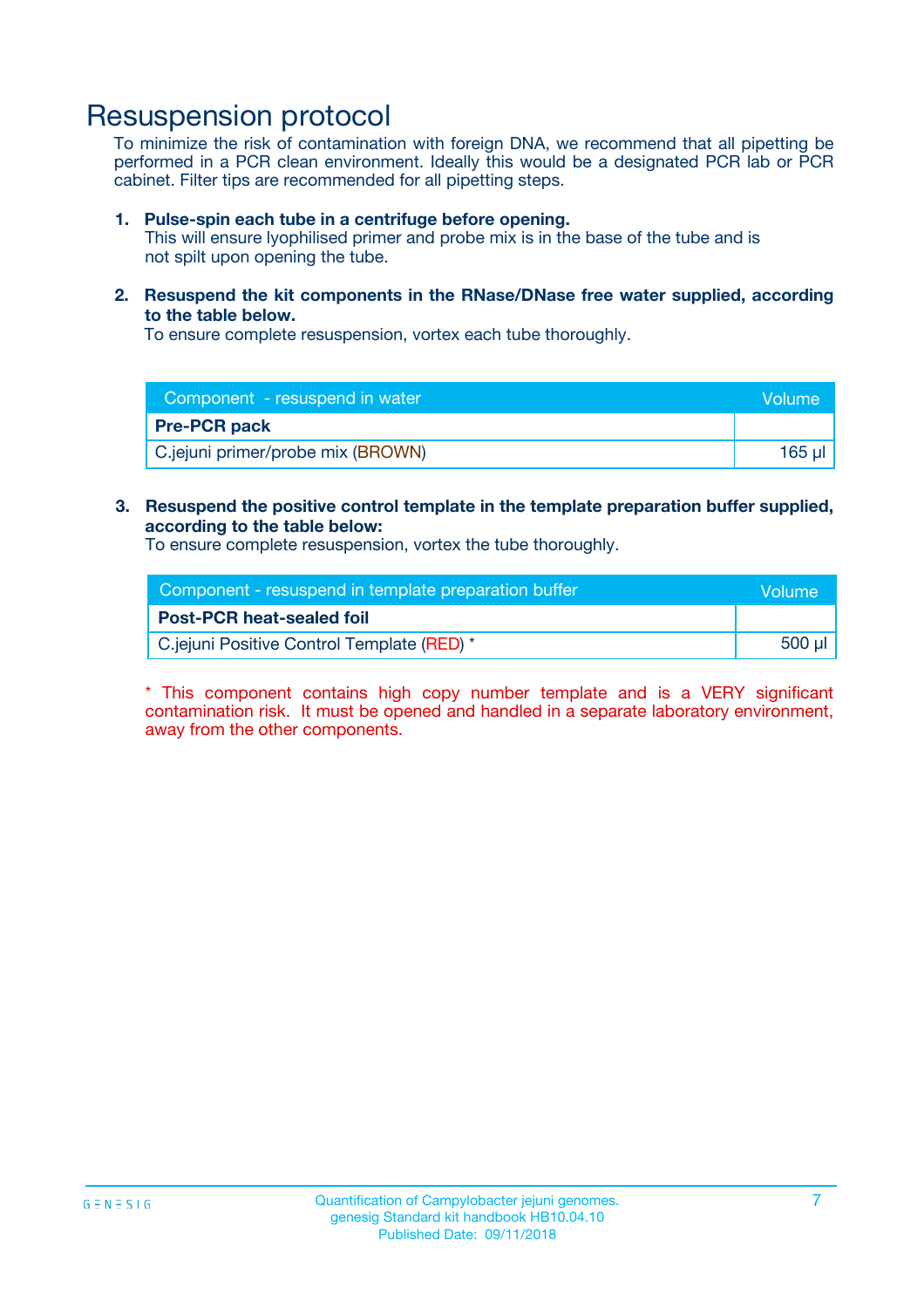## qPCR detection protocol

**1. For each DNA sample prepare a reaction mix according to the table below:** Include sufficient reactions for positive and negative controls.

| Component                                 | Volume          |
|-------------------------------------------|-----------------|
| oasig or PrecisionPLUS 2X qPCR Master Mix | 10 $\mu$        |
| C.jejuni primer/probe mix (BROWN)         | 1 $\mu$         |
| <b>RNase/DNase free water (WHITE)</b>     | $4 \mu$         |
| <b>Final Volume</b>                       | 15 <sub>µ</sub> |

- **2. Pipette 15µl of this mix into each well according to your qPCR experimental plate set up.**
- **3. Prepare DNA templates for each of your samples.**
- **4. Pipette 5µl of DNA template into each well, according to your experimental plate set up.**

For negative control wells use 5µl of RNase/DNase free water. The final volume in each well is 20µl.

**5. If a standard curve is included for quantitative analysis, prepare a reaction mix according to the table below:**

| Component                                 | Volume          |
|-------------------------------------------|-----------------|
| oasig or PrecisionPLUS 2X qPCR Master Mix | 10 µl           |
| C.jejuni primer/probe mix (BROWN)         | 1 µI            |
| <b>RNase/DNase free water (WHITE)</b>     | $4 \mu$         |
| <b>Final Volume</b>                       | 15 <sub>µ</sub> |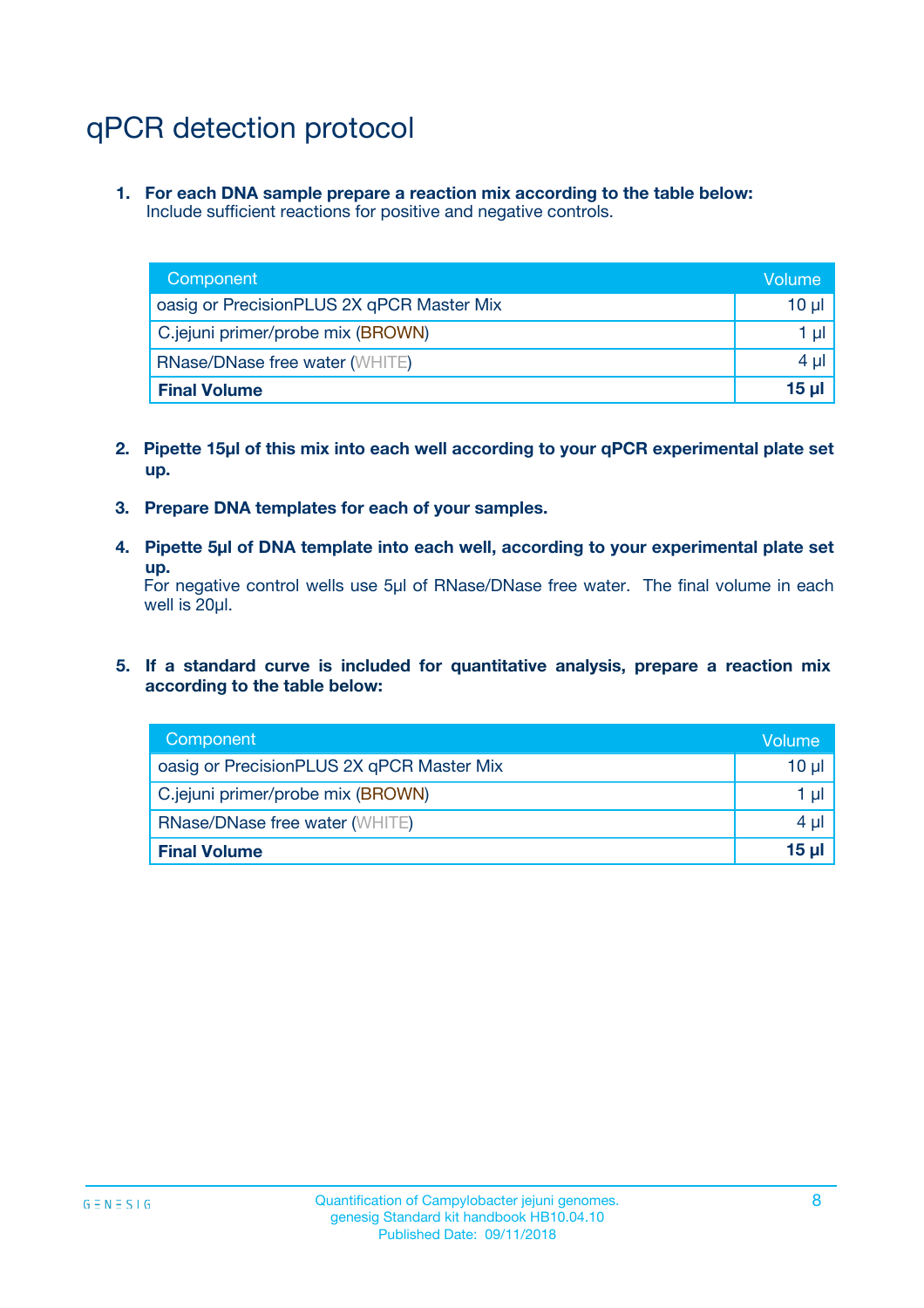#### **6. Preparation of a standard curve dilution series.**

- 1) Pipette 90µl of template preparation buffer into 5 tubes and label 2-6
- 2) Pipette 10µl of Positive Control Template (RED) into tube 2
- 3) Vortex thoroughly
- 4) Change pipette tip and pipette 10µl from tube 2 into tube 3
- 5) Vortex thoroughly

Repeat steps 4 and 5 to complete the dilution series

| <b>Standard Curve</b>         | <b>Copy Number</b>     |
|-------------------------------|------------------------|
| Tube 1 Positive control (RED) | $2 \times 10^5$ per µl |
| Tube 2                        | $2 \times 10^4$ per µl |
| Tube 3                        | $2 \times 10^3$ per µl |
| Tube 4                        | $2 \times 10^2$ per µl |
| Tube 5                        | 20 per µl              |
| Tube 6                        | $2$ per $\mu$          |

7. Pipette 5µl of standard template into each well for the standard curve according to your experimental plate set up.

The final volume in each well is 20µl.

## qPCR amplification protocol

Amplification conditions using oasig or PrecisionPLUS2X qPCR Master Mix.

| <b>Step</b> |                   | <b>Time</b>     | <b>Temp</b> |
|-------------|-------------------|-----------------|-------------|
|             | Enzyme activation | 2 min           | 95 °C       |
| Cycling x50 | Denaturation      | 10 <sub>s</sub> | 95 $°C$     |
|             | DATA COLLECTION * | 60 s            | 60 °C       |

\* Fluorogenic data should be collected during this step through the FAM channel